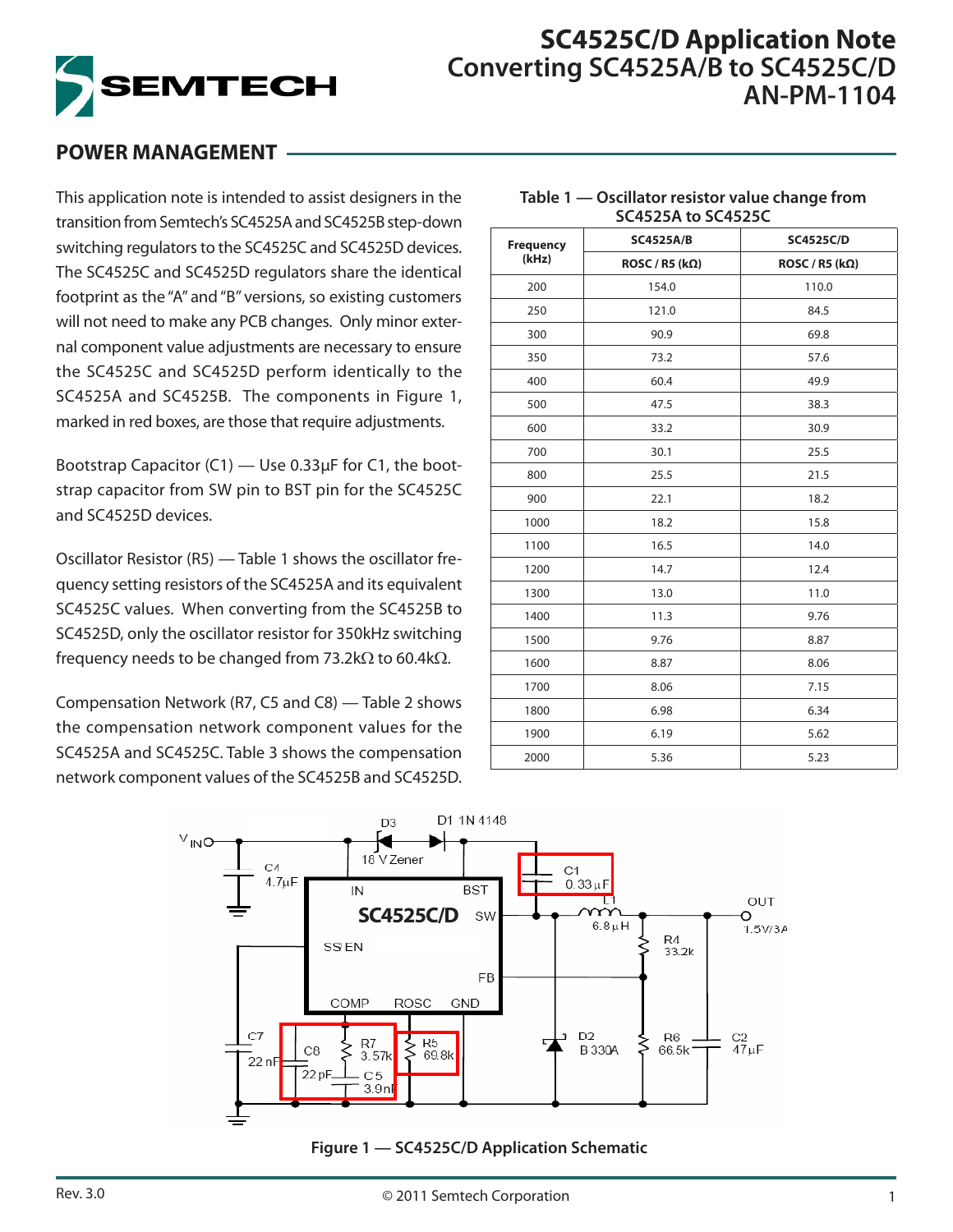

| <b>Typical Applications</b> |            |                 |               | <b>SC4525A</b><br><b>Recommended Parameters</b> |             |                    |        | <b>SC4525C</b><br><b>Recommended Parameters</b> |             |                    |        |        |         |             |
|-----------------------------|------------|-----------------|---------------|-------------------------------------------------|-------------|--------------------|--------|-------------------------------------------------|-------------|--------------------|--------|--------|---------|-------------|
| $V_{IN}(V)$                 | $V_{o}(V)$ | $I_{\alpha}(A)$ | $F_{sw}$ (Hz) | $C2(\mu F)$                                     | $L1(\mu H)$ | $R7$ (k $\Omega$ ) | C5(nF) | C8(pF)                                          | $L1(\mu H)$ | $R7$ (k $\Omega$ ) | C5(nF) | C8(pF) | Snubber |             |
|                             | 1.5        |                 | 500           |                                                 | 3.3         | 10                 | 2.2    |                                                 | 3.3         | 5.23               | 3.9    |        |         |             |
|                             |            |                 | 500           |                                                 | 4.7         | 16.2               | 2.2    |                                                 | 4.7         | 8.45               | 3.9    |        |         |             |
|                             | 2.5        |                 | 1000          |                                                 | 2.2         | 29.4               | 0.47   |                                                 | 2.2         | 15.4               | 0.82   |        |         |             |
|                             | 3.3        |                 | 500           |                                                 | 6.8         | 23.2               | 2.2    |                                                 | 6.8         | 12.1               | 3.9    |        |         |             |
|                             |            |                 | 1000          |                                                 | 3.3         | 39.2               | 0.47   |                                                 | 3.3         | 20.5               | 0.82   |        |         |             |
| 12                          | 5          | 3               | 500           |                                                 | 6.8         | 29.4               | 2.2    |                                                 | 6.8         | 15.4               | 3.9    |        |         |             |
|                             |            |                 | 1000          |                                                 | 3.3         | 69.8               | 0.47   |                                                 | 3.3         | 36.5               | 0.82   |        | no      |             |
|                             | 7.5        |                 | 500           |                                                 | 6.8         | 43.2               | 2.2    |                                                 | 6.8         | 22.6               | 3.9    |        |         |             |
|                             |            |                 | 1000          |                                                 | 3.3         | 90.9               | 0.47   |                                                 | 3.3         | 47.5               | 0.82   |        |         |             |
|                             | 10         |                 | 500           |                                                 | 3.3         | 69.8               | 2.2    |                                                 | 3.3         | 36.5               | 3.9    |        |         |             |
|                             |            |                 | 1000          | 47                                              | 2.2         | 133                | 0.47   | 10                                              |             | Not Recommended    |        | 22     |         |             |
|                             | 1.5        |                 | 300           |                                                 | 6.8         | 6.81               | 2.2    |                                                 | 6.8         | 3.57               | 3.9    |        |         |             |
|                             | 2.5        |                 | 500           |                                                 | 6.8         | 12.4               | 2.2    |                                                 | 6.8         | 3.9<br>6.49        |        |        |         |             |
|                             |            |                 |               |                                                 | 1000        | 2.2                | 29.4   | 0.47                                            |             | Not Recommended    |        |        |         | $1\Omega +$ |
|                             | 3.3        |                 | 500           |                                                 | 6.8         | 23.2               | 2.2    |                                                 | 6.8         | 12.1               | 3.9    |        | 220pF   |             |
| 24                          |            |                 |               | 1000                                            |             | 3.3                | 43.2   | 0.47                                            |             | 3.3                | 22.6   | 0.82   |         |             |
|                             | 5          | 3               | 500           |                                                 | 8.2         | 29.4               | 2.2    |                                                 | 8.2         | 15.4               | 3.9    |        |         |             |
|                             |            |                 | 1000          |                                                 | 4.7         | 59                 | 0.47   |                                                 | 4.7         | 30.9               | 0.82   |        |         |             |
|                             |            |                 | 500           |                                                 | 10          | 49.9               | 2.2    |                                                 | 10          | 26.1               | 3.9    |        |         |             |
|                             | 7.5        |                 | 1000          |                                                 | 4.7         | 100                | 0.47   |                                                 | 4.7         | 52.3               | 0.82   |        | no      |             |
|                             |            |                 | 500           |                                                 | 15          | 59                 | 2.2    |                                                 | 15          | 30.9               | 3.9    |        |         |             |
|                             | 10         |                 |               | 1000                                            |             | 6.8                | 133    | 0.47                                            |             | 6.8                | 69.8   | 0.82   |         |             |

## **Table 2 — Compensation component value change from SC4525A to SC4525C**

### **Table 3 — Compensation component value change from SC4525B to SC4525D**

| <b>Typical Applications</b> |          |                 | <b>SC4525B</b><br><b>Recommended Parameters</b> |             |                    |        | <b>SC4525D</b><br><b>Recommended Parameters</b> |                 |           |        |        |
|-----------------------------|----------|-----------------|-------------------------------------------------|-------------|--------------------|--------|-------------------------------------------------|-----------------|-----------|--------|--------|
| $V_{\text{IN}}(V)$          | $V_0(V)$ | $I_{\alpha}(A)$ | $C2(\mu F)$                                     | $L1(\mu H)$ | $R7$ (k $\Omega$ ) | C5(nF) | C8(pF)                                          | $L1$ ( $\mu$ H) | $R7$ (kΩ) | C5(nF) | C8(pF) |
| 3.3                         | 1.0      |                 |                                                 | 3.3         | 7.15               | 3.2    | 22                                              | 3.3             | 3.74      | 6.8    | 47     |
|                             | 2.0      |                 |                                                 | 2.2         | 12.4               | 1.5    |                                                 | 2.2             | 6.49      | 3.3    |        |
|                             | 1.5      |                 |                                                 | 3.3         | 7.15               | 3.3    |                                                 | 3.3             | 3.74      | 6.8    |        |
| 5                           | 2.5      |                 | 47                                              | 4.7         | 12.4               | 2.2    |                                                 | 4.7             | 6.49      | 4.7    |        |
|                             | 3.3      |                 |                                                 | 4.7         | 14.32              | 1.5    | 33                                              | 4.7             | 7.5       | 3.3    | 68     |
|                             | 1.5      | 3               |                                                 | 4.7         | 7.15               | 3.2    |                                                 | 4.7             | 3.74      | 6.8    |        |
|                             | 2.5      |                 |                                                 | 6.8         | 13.3               | 2.2    | 47                                              | 6.8             | 6.98      | 4.7    | 82     |
| 12                          | 3.3      |                 |                                                 | 8.2         | 16.5               | 1.5    | 33                                              | 8.2             | 8.66      | 3.3    | 68     |
|                             | 5        |                 |                                                 | 10          | 22.1               | 1.0    |                                                 | 10              | 11.5      | 2.2    |        |
|                             | 7.5      |                 |                                                 | 10          | 34.8               | 1.0    | 22                                              | 10              | 18.2      | 2.2    | 47     |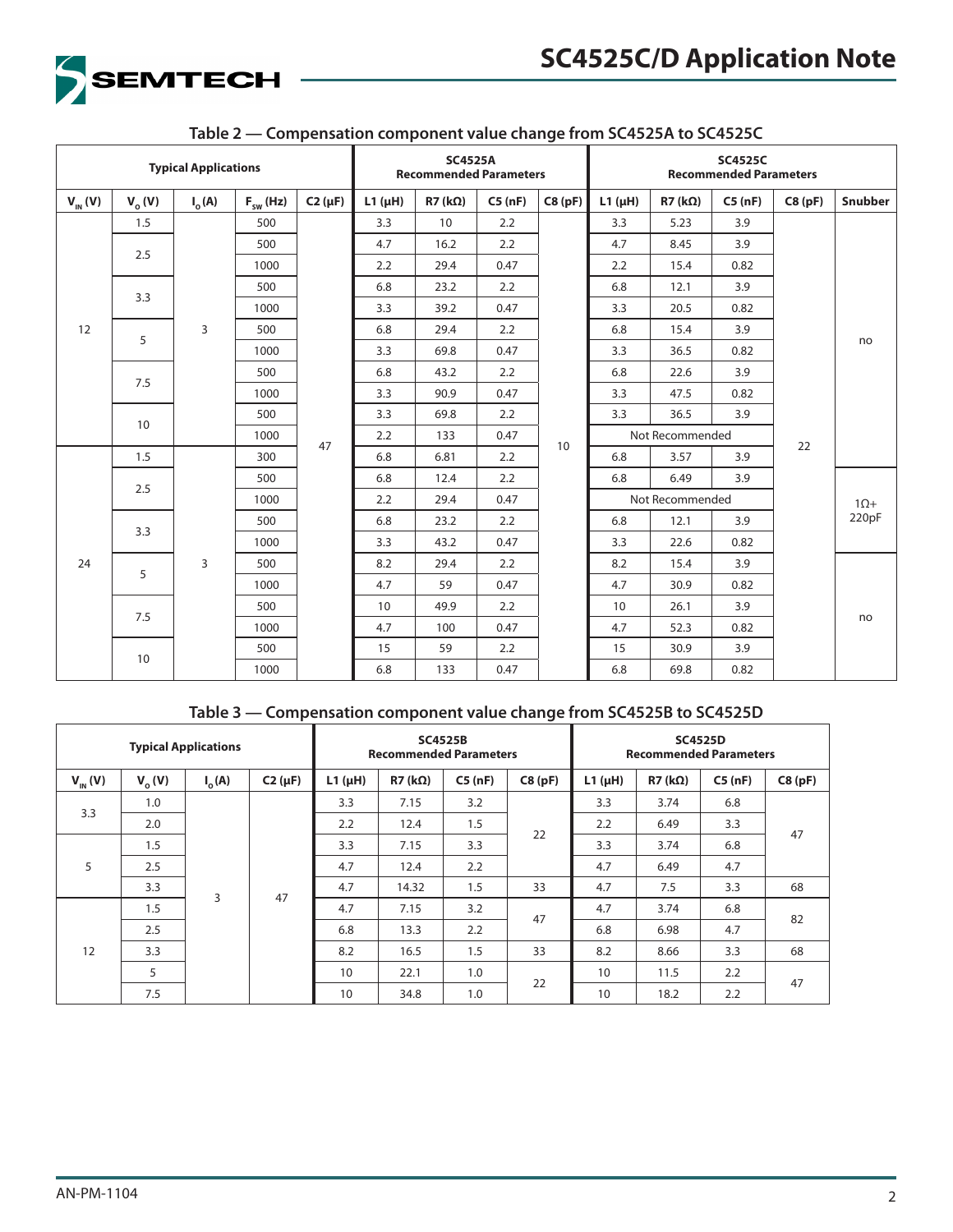

## $V<sub>OUT</sub> > 8V$  Applications

If  $V_{\text{OUT}}$  > 8V then use a small Schottky diode D1 (BAT54 or similar) for bootstrapping.



Figure 2 — Bootstrapping the SC4525C/D when  $V_{\text{out}} > 8V$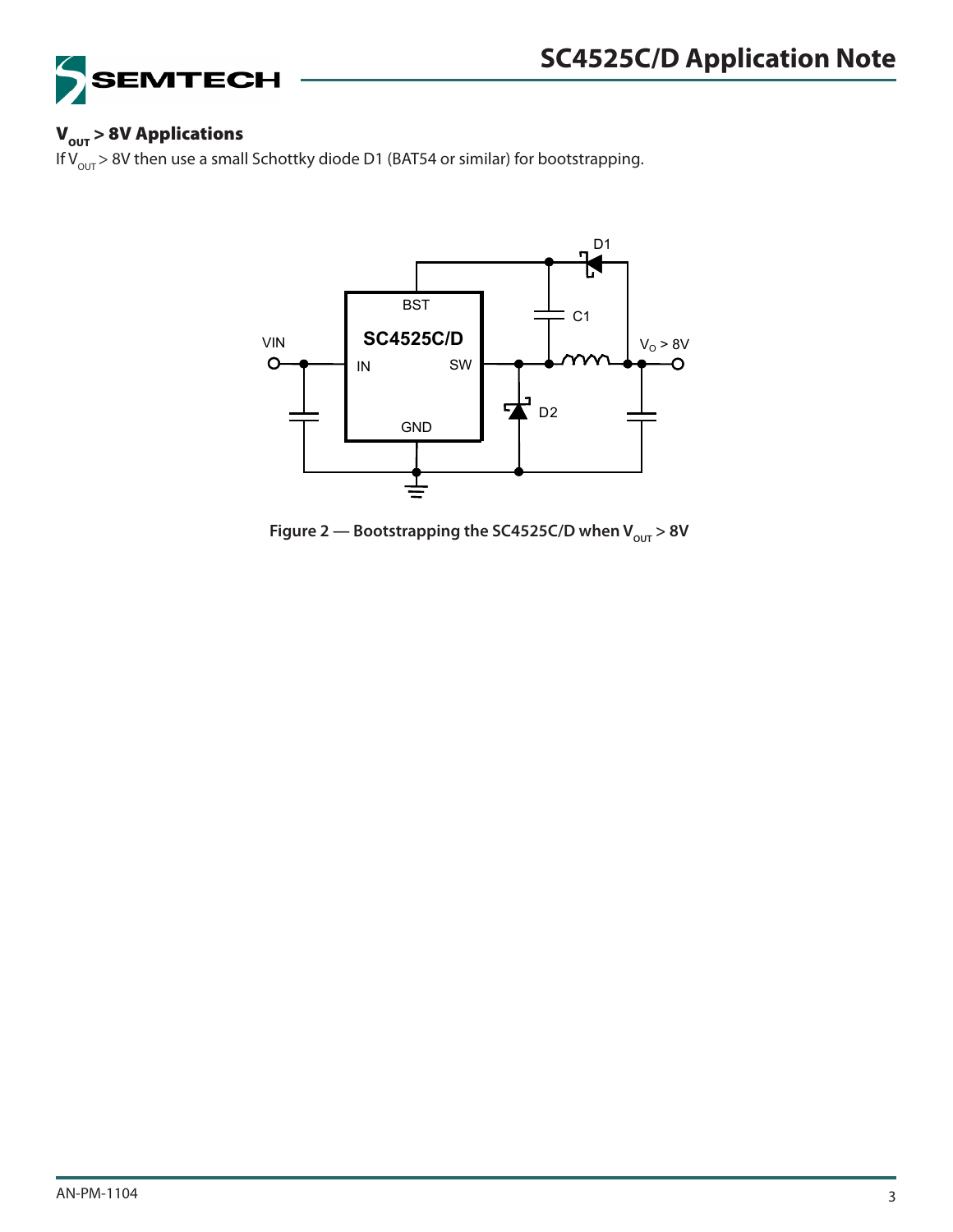

### Electrical Characteristics Changes

Some electrical specifications have changed on the SC4525C and SC4525D. The differences between the SC4525A/B and SC4525C/D are minor and have minimal impact on the circuit performance. The comparison results are shown in Tables 4 and 5.

|                                                                         |                | <b>SC4525A</b> |                | <b>SC4525C</b> |                |                |  |
|-------------------------------------------------------------------------|----------------|----------------|----------------|----------------|----------------|----------------|--|
| <b>Parameter</b>                                                        | <b>Minimum</b> | <b>Typical</b> | <b>Maximum</b> | <b>Minimum</b> | <b>Typical</b> | <b>Maximum</b> |  |
| $V_{\text{in}}$ Quiescent Current in Shutdown (µA)                      |                |                | 50             |                |                | 52             |  |
| Error Amplifier Transconductance ( $\mu\Omega$ -1)                      |                | 280            |                |                | 300            |                |  |
| COMP Pin to Switch Current Gain (A/V)                                   |                | 12             |                |                | 15.2           |                |  |
| Foldback Frequency (kHz) - ROSC = $93.1 \text{k}\Omega^{(1)}$           | 240            | 300            | 360            | 230            | 300            | 370            |  |
| Foldback Frequency (kHz) $-$ ROSC = 12.1k $\Omega$ , VFB = 0            | 110            | 230            | 350            | 100            |                | 250            |  |
| Foldback Frequency (kHz) — ROSC = $93.1 \text{k}\Omega^{(1)}$ , VFB = 0 | 50             | 110            | 170            | 35             | 60             | 90             |  |
| SS/EN Switching Threshold (V)                                           | 1              | 1.13           | 1.3            | 0.95           | 1.2            | 1.4            |  |
| Soft-start Charging Current ( $\mu$ A) - VSS/EN = 0V                    |                | 1.7            |                |                | 1.9            |                |  |
| Soft-start Charging Current ( $\mu$ A) - VSS/EN = 1.5V                  | 1.2            | $\overline{2}$ | 2.8            | 1.6            | 2.4            | 3.2            |  |
| Integrated Current Sense Resistor ( $m\Omega$ )                         |                | 4.1            |                |                | 3.53           |                |  |
| Internal Current Limit Voltage Threshold (mV)                           |                | 20             |                |                | 18             |                |  |

#### **Table 4 — SC4525A and SC4525C Electrical Characteristic Comparison**

NOTE: (1) 73.2kΩ for the SC4525C

#### **Table 5 — SC4525B and SC4525D Electrical Characteristic Comparison**

| <b>Parameter</b>                                                    |                | <b>SC4525B</b> |                | <b>SC4525D</b> |                |                |  |
|---------------------------------------------------------------------|----------------|----------------|----------------|----------------|----------------|----------------|--|
|                                                                     | <b>Minimum</b> | <b>Typical</b> | <b>Maximum</b> | <b>Minimum</b> | <b>Typical</b> | <b>Maximum</b> |  |
| $V_{\mu}$ Quiescent Current in Shutdown ( $\mu$ A)                  |                |                | 50             |                |                | 52             |  |
| Error Amplifier Transconductance ( $\mu\Omega$ -1)                  |                | 280            |                |                | 300            |                |  |
| COMP Pin to Switch Current Gain (A/V)                               |                | 12             |                |                | 15.2           |                |  |
| Foldback Frequency (kHz) — ROSC = $73.2$ k $\Omega^{(1)}$ , VFB = 0 | 35             | 100            | 185            | 35             | 65             | 100            |  |
| SS/EN Switching Threshold (V)                                       | 0.95           | 1.13           | 1.35           | 0.95           | 1.2            | 1.4            |  |
| Soft-start Charging Current ( $\mu$ A) - VSS/EN = 0V                |                | 1.7            |                |                | 1.9            |                |  |
| Soft-start Charging Current ( $\mu$ A) — VSS/EN = 1.5V              | 1.2            | 2              | 2.8            | 1.6            | 2.4            | 3.2            |  |

NOTE: (1) 60.4kΩ for the SC4525D